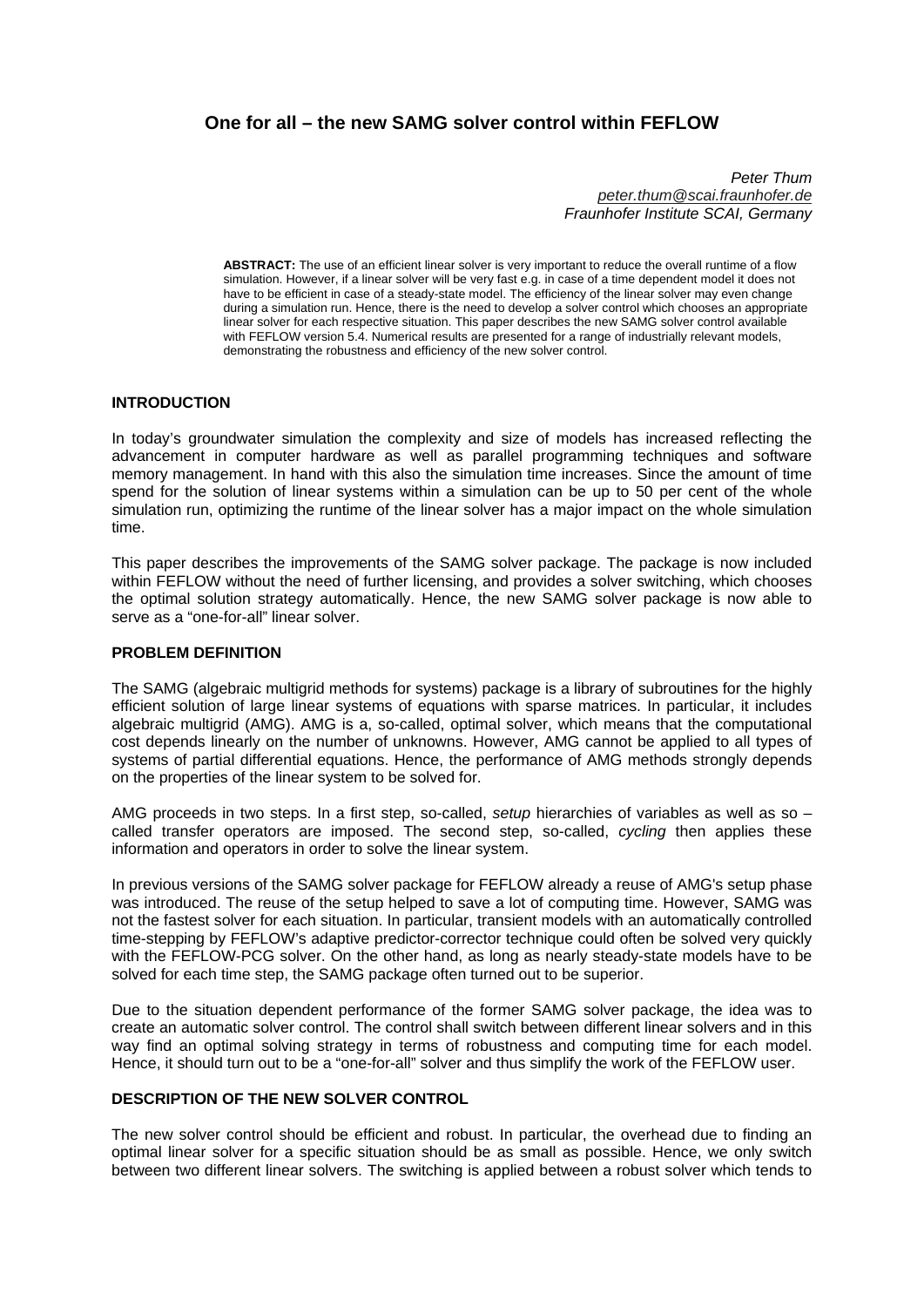be fast in case of small time steps and a solver which tends to be superior for nearly steady-state simulations.

The PCG method was the default solver in previous FEFLOW versions, due that it turned out to be a very robust solver. PCG denotes either modified incomplete Cholesky factorization preconditioned conjugate gradients (ICCG) in the symmetric case, or incomplete lower-upper factorization (ILU) preconditioned biconjugate gradient method ILU-BICGSTAB for unsymmetrical systems.

Due to its robustness and fastness for small time steps, we choose the ILU-BICGSTAB solver as one of the solvers to be switched between. The implemented ILU-BICGSTAB solver is the one available with SAMG solver library. In comparison to the ILU-BICGSTAB solver of previous FEFLOW versions it is fully OpenMP parallel. In hand with this, the new method is superior compared to the old one in terms of runtime on state-of-the-art multi-core computers. However, since the employed ILU-BICGSTAB is an inherently unsymmetrical method, it might be slower than the FEFLOW ICCG for symmetrical linear systems.

Due to the fastness in the case of nearly steady-state simulations and its robustness even for very unstructured grids, we chose SAMG's multigrid method as our second linear solver for the new solver control. To be more specific, we chose AMG-BICGSTAB. This method is an algebraic multigrid preconditioned stabilized biconjugate gradient Krylov method using standard interpolation and Gauss-Seidel smoothing. It is of linear complexity. Hence, especially for very big models this solver should turn out to be highly efficient. Moreover, this method is also OpenMP parallel.

| 0 PRE-ANALYSIS<br>IF (SETUP EXISTS AND SETUP IS OK) GOTO 3<br>1 MAIN CONTROL<br>2 PERFORM SETUP<br>IF (.NOT.OK) GOTO 1<br><b>3 PERFORM INITIAL ITERATIONS</b><br>IF (.NOT.OK) GOTO 1<br><b>4 PERFORM REMAINING ITERATIONS</b><br>IF (.NOT.OK) GOTO 1<br>5 POST-ANALYSIS |
|-------------------------------------------------------------------------------------------------------------------------------------------------------------------------------------------------------------------------------------------------------------------------|
| <b>6 RETURN</b>                                                                                                                                                                                                                                                         |
|                                                                                                                                                                                                                                                                         |

#### **Figure 1: Sketch of the SAMG solver control algorithm**

In order to ensure an efficient solving approach, the automatic solver control decides upon various criteria if the AMG or the PCG method shall be used. The criteria are:

- Memory restrictions of the computing architecture
- Errors of the linear solvers
- Runtime
- Convergence Rate The convergence rate is defined to be:  $r=(R\text{ out/R}\text{ in})^{\wedge}(1/i)$ , where R out denotes the output residual, R in the input residual, and i the number of linear iterations

These criteria are considered in the main control, post- and pre-analysis, see Figure 1.

Figure 1 shows a sketch of the control algorithm. Initially, the solver control performs a pre-analysis to decide upon the various properties of the linear system which of the two employed solvers shall be activated. The second step proceeds as follows. If we do not have an appropriate setup, the main control routine will be called. Otherwise, we start with the performance of the initial iterations (3).

The main control keeps track of the performance of the integrated linear solvers. If necessary, it switches to a different solver. If the main control switches the solver a new setup will be performed. During the setup all components required by the linear solver are set up. To be more specific, considering PCG the factorization of the matrix is computed, in terms of AMG its setup phase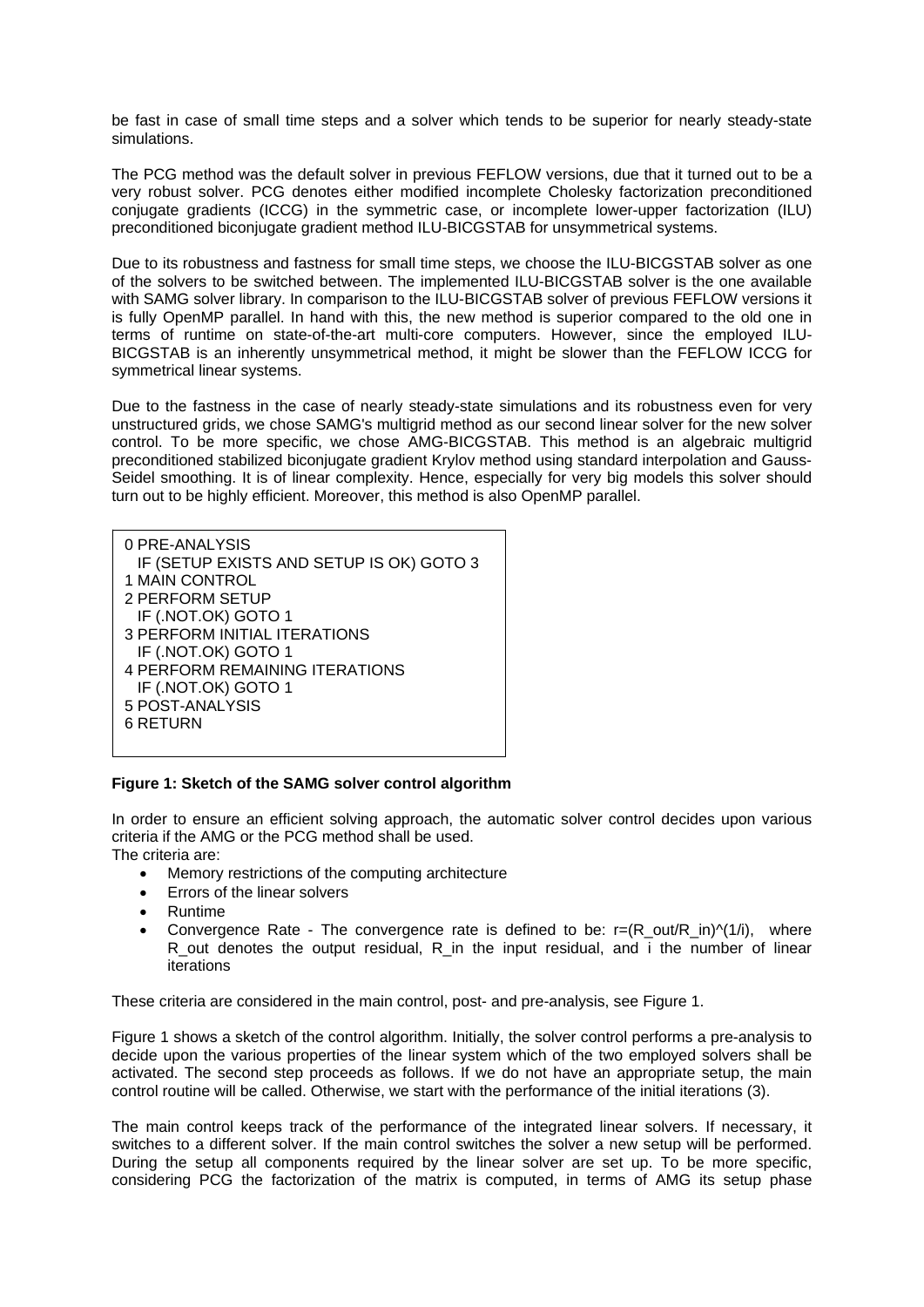respectively. The set up components might also be reused for the following linear systems to be solved for.

If an appropriate setup is available, the control will start the initial iterations. After performing these iterations, the situation is analyzed by the solving control. If the convergence rate turns out to be sufficiently well and no other exceptions occur we will proceed with the remaining iterations. In case of an unsatisfying performance or error during the initial iterations, we return to the main control routine. At the end of the solver control routine, the post-analysis recapitulates the overall performance and develops guidelines for further linear solver runs.

The two solvers integrated into the new SAMG solver control shall complement one another perfectly. Due to the splitting of the cycling phase into two subsets and the analysis after the initial iterations, an insufficient solving of one of the solvers is detected very fast. Hence, the overhead due to deficient attempts is reduced.

Considering a model which is efficiently solvable with one of the solvers, there should be only a small overhead. Considering models which change their properties during the simulation, the new solver control might even be faster than one of the solvers solely, since the efficiency of one solver might change during the simulation.

### **NUMERICAL EXPERIMENTS**

In this section, we examine the performance of the new SAMG solver control (SSC) on a range of industrially relevant test cases. In particular, we compare the Performance of the SSC to the performance of the old SAMG solver package, denoted with AMG and the commonly employed preconditioned conjugate gradient (PCG) method.

### **Test cases**

### *TRANSIENT*

This model is an unsteady 3D regional finite-element flow problem. The mesh at a moderate resolution consisting of 221,210 pentahedral prismatic elements and 122,485 nodes is locally refined, well-formed and the parameter contrast remains moderate (conductivity ranges over five orders of magnitude). It can be considered as a typical 3D transient finite-element groundwater model used in practical water resources simulations. Of specific interest here are boundary conditions applied to rivers and pumping wells that possess a short-term dynamic (e.g., pumping capacity changes each day). The time-steps are automatically controlled by FEFLOW's adaptive predictor-corrector technique.

#### *BASIN*

This test refers to a 3D large-scale basin flow model. The 123,726 element pentahedral prismatic mesh with a moderate resolution has to incorporate a number of faulty zones, which leads to a vertical distortion of the prisms along these locations. The model is transient; fixed time-steps of 1 day are used. The parameter contrast is three orders of magnitude.

#### *CROSS-SECTION*

This model is a cross-sectional 2D problem which has a fully unstructured locally refined triangular mesh. The problem models an aquifer-aquitard system with heterogeneous distribution of conductivity and storativity. We consider the steady-state simulation with 903,872 elements and 457,800 nodes.

#### *REAL1*

This is a real world model. It makes use of a 2D triangular mesh with 52,547 nodes and 104,456 elements. The characteristic is that it is a combined groundwater flow and mass transport simulation. Therefore, it makes use of two, so-called, states of the linear solver. This means, in particular, that the solution strategy for the mass transport and the one of the flow transport are solved fully independent of each other. It turned out to be very important to proceed in this way since the systems of partial differential equations describing the flow and the transport respectively are very different. This model also makes use of FEFLOW's automatic time-stepping.

*REAL2*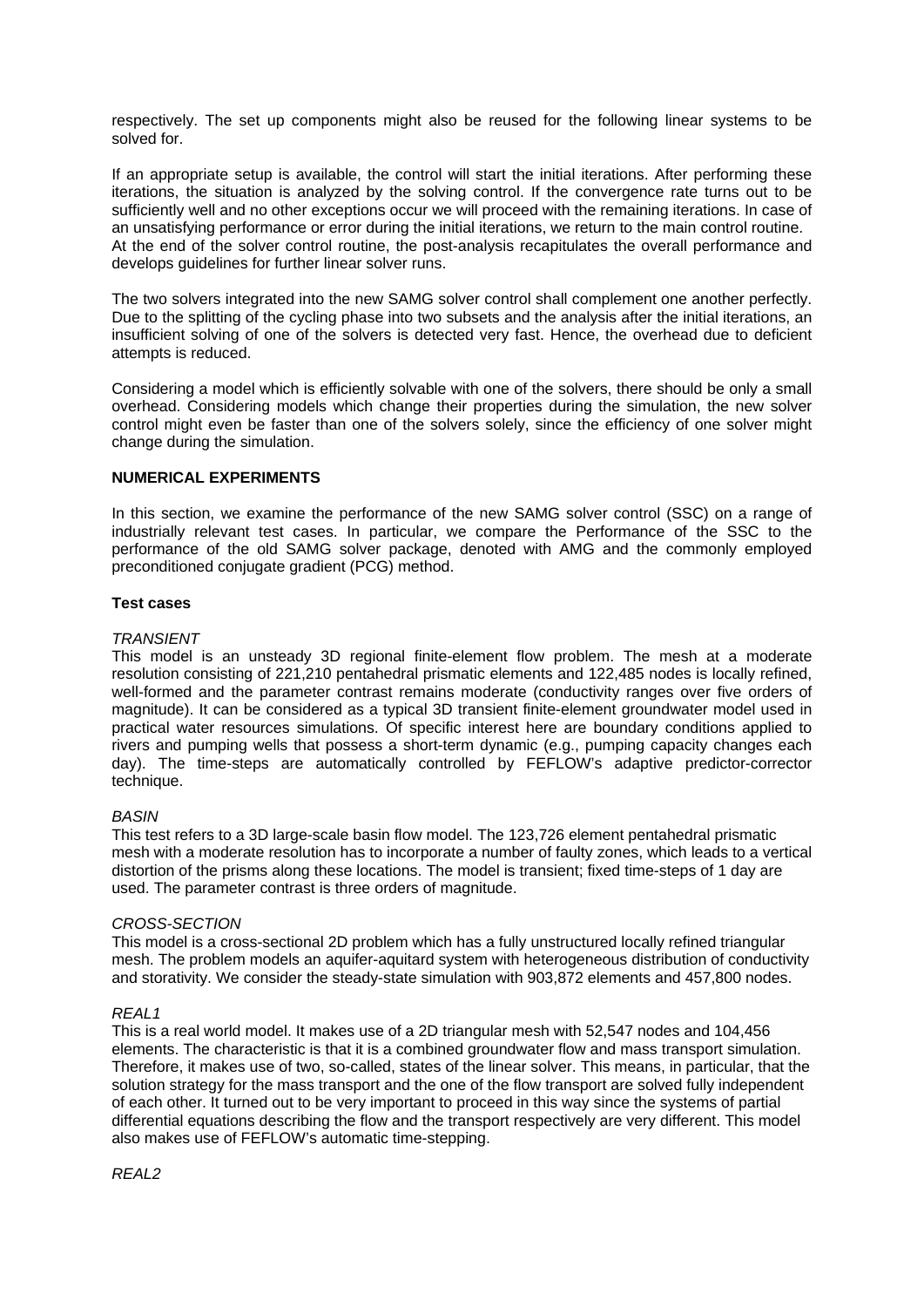We also examine another real word model. This model is a 3D transient groundwater flow. It uses five layers with 108,846 nodes and 178,420 pentahedral prismatic elements. Again, the automatically controlled time-stepping by the adaptive predictor-corrector technique is employed.

### **Numerical Results**

In this section, we examine the performance of the new SAMG solver control (SSC) on the basis of the models introduced above. The performance of SSC is compared to the old solver package, denoted with AMG and the commonly employed FEFLOW preconditioned conjugate gradient (PCG) method.

Most of the models considered are flow problems. Due to the discretization, the linear systems which arise within the flow simulation are all symmetric. This symmetry is exploited by FEFLOW. In particular, the PCG solver for the flow equations only deals with the symmetric part of the linear systems.

In contrast, SAMG's ILU-BICGSTAB solver, as well as SAMG's AMG-BICGSTAB solver, always deals with the full linear system. Hence, if the FEFLOW-PCG solver works perfectly, we will see a relative underperformance of the SAMG build-in ILU-BICGSTAB solver of up to 50 percent on a single core. Since the SAMG ILU-BICGSTAB solver is OpenMP parallel this will not show up with this impact on state-of-the-art multi-core computers.



## **Figure 2: Illustration of the control mechanism for TRANSIENT (cutoff)**

Figure 2 illustrates the work of the SSC for the REAL2 model. For this model, the ILU-BICGSTAB method turns out to be superior. This is most properly caused by the sufficiently small time steps introduced by the automatic time stepping employed for this model. The dots in the figure show the method used. 1 denotes the ILU-BICGSTAB, 25 the AMG-BICGSTAB solver respectively (right scale). The black line shows the runtime of the SSC. It increases if AMG-BICGSTAB is used. This increase is detected by the SSC. Hence, the SSC sticks to the ILU-BICGSTAB solver. The figure shows that the testing of the AMG-BICGSTAB method is performed several times. This is done in order to ensure that the behavior of the solvers does not change during the run. The time between the tests will be increased linearly if the other method remains inferior to the current one.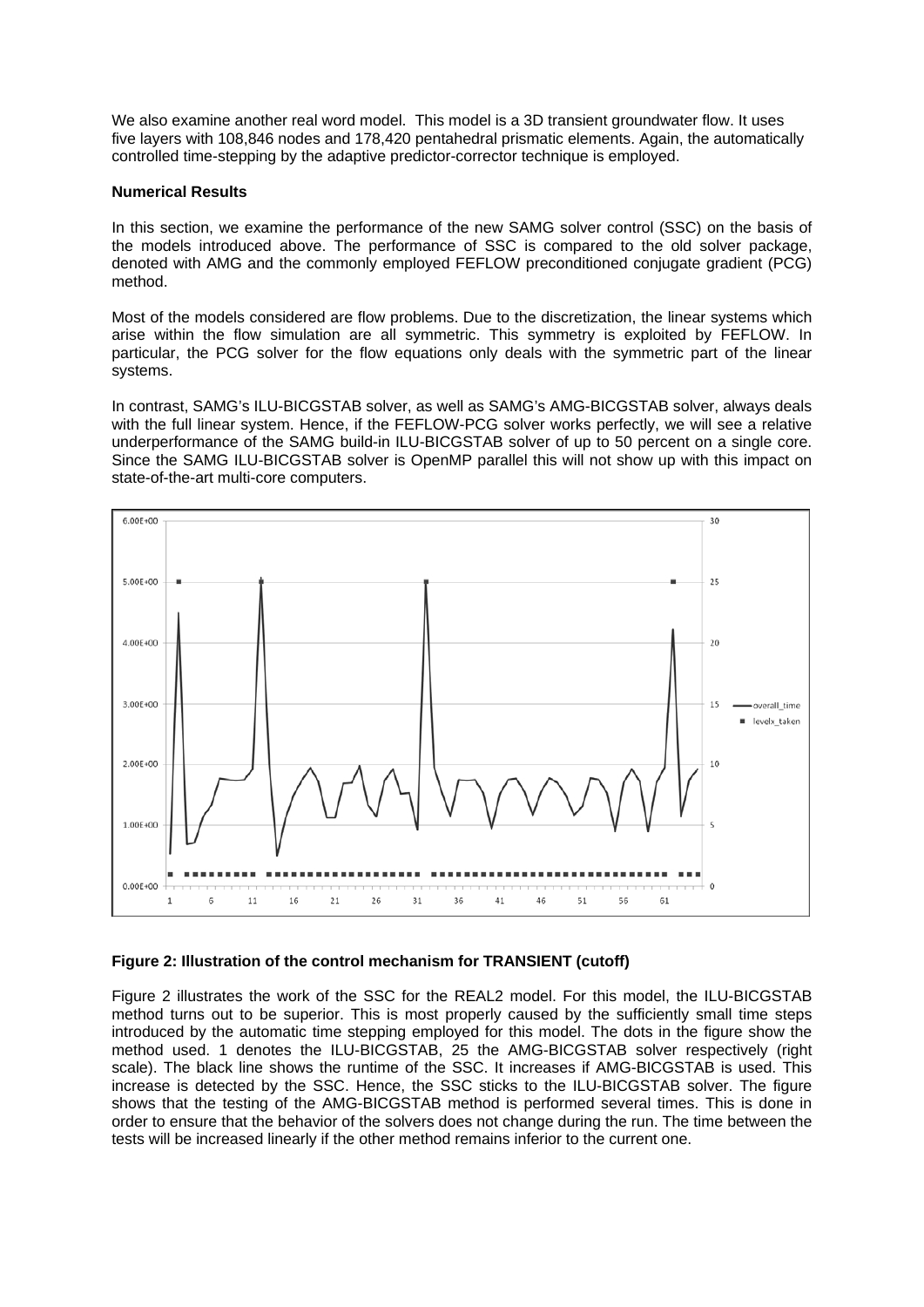Figure 3 shows a cutoff of the SSC behavior during the flow simulation of the REAL1 model. For the part shown in the Figure, the AMG-BICGSTAB method turns out to be superior. The dashed line gives information on the number of iterations the setup of the AMG-BICGSTAB method has been reused for. We see that there were only three setups performed within about 330 calls of the SSC during the time shown by the figure. The gray line shows the run time for one call to the control routine. We see two things: First of all, we find that for longer time steps, indicated by the black line also the run time of the control routine rises. As a second thing we figure out that a new setup cost some extra time.

 Another mechanism of the SSC also shows up in Figure 3. Sometimes a new setup has to be done if the currently employed solver does not work sufficiently anymore. This is detected by the convergence rate comparison. Hence, considering the third performed setup shown in the figure which was initiated by the convergence rate comparison, we see a significantly lower run time of the following control calls.



#### **Figure 3: Illustration of the control for the REAL1 model (only flow) (cutoff)**

The REAL2 model shows a considerable out performance of the FEFLOW-PCG solver, see Table 1. This out performance is most properly caused by two things. First of all the dynamic time stepping employed in the model leads to linear systems which are easily solvable by ICCG and ILU-BICGSTAB. The second thing is that the FEFLOW-PCG solver employed in this case is the ICCG method, which fully exploits the symmetry of the linear system. The SSC, in contrast, makes use of the ILU-BICGSTAB solver which does not exploit the symmetry. Table 1 clearly shows that the overhead due to the inefficient handling of the symmetry is 17 per cent while the overall overhead of the Solver control is only 19 per cent. This leads to the conclusion that the overhead due to the control is only 2 percent.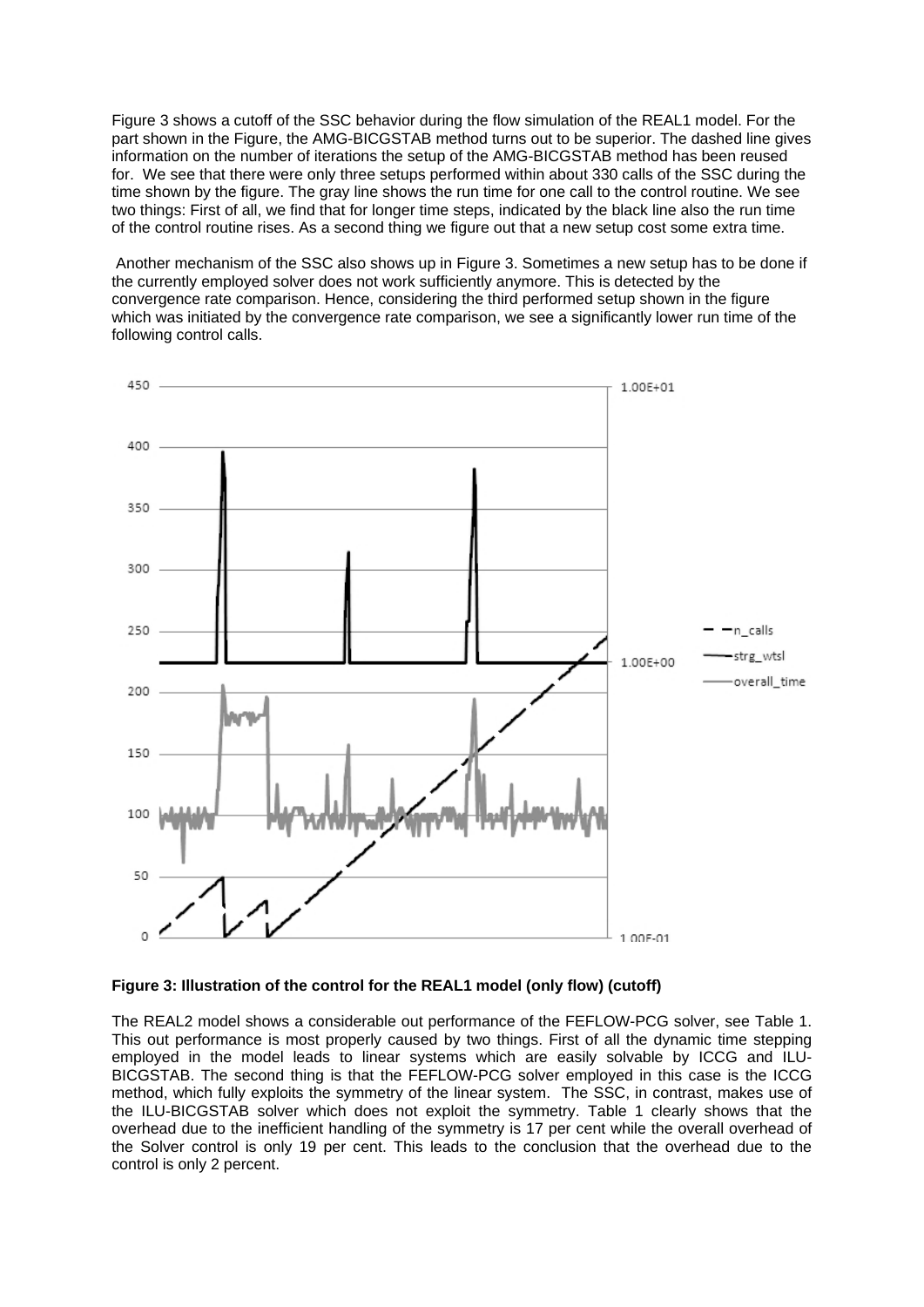AMG PCG ILU-BICGSTAB SSC 1.81 1.00 1.17 1.19

### **Table 1: Comparison of the relative run times for REAL2**

Table 2 shows the run times for the other models described above. Considering the TRANSIENT model we find a clear out performance of the PCG solver compared to AMG. This is again most properly due to the dynamic time stepping employed for this model. The overhead for the SAMG solver control origins again from two things. For this model the PCG runtime turns out to be superior for each time step. Since, the considered linear systems are symmetric; SSC's ILU-BICGSTAB is strongly inferior, like we already figured out for the REAL2 model. A second, but rather small overhead is caused by the fact that the SSC tests the AMG-BICGSTAB methods several times in order to ensure its insufficiency for the model.

| Model            | AMG                | PCG –        | - SSC | Overhead |
|------------------|--------------------|--------------|-------|----------|
| <b>TRANSIENT</b> |                    | 3489s 1456s  | 1658s | 14%      |
| <b>BASIN</b>     | 701s               | $\mathbf{r}$ | 724s  | .3%      |
| CROSS-SECTION    | 24s                | 101s         | 24s   | 0%       |
| REAL1            | 73230s 8129s 7801s |              |       | $-4\%$   |

#### **Table 2: Run time comparison; \* denotes that this method failed**

Considering the BASIN problem, the PCG solver completely failed. It was impossible to get convergent solutions. Continuing the simulation in time, after a small number of time-steps, the solution became fully instable. In contrast to the PCG, the AMG showed much better computational properties. AMG was able to solve the problem. Although the residual error could not be reduced to the given error criteria, the simulation could be successfully continued in time with stable and sufficiently accurate solutions. The same is true for the SAMG solver control. Therefore, the overhead of 3 percent can be fully traced back to the testing of the PCG solver, see Table 2.

The CROSS-SECTION model is a steady-state simulation. Hence, the control routine is called only once. The routine decides upon the properties of the matrix to choose the AMG-BICGSTAB solver. Therefore, the runtime for AMG and the control routine do not differ, see Table 2. For this model, the PCG is clearly not efficient. It was not able to reach the error criterion within the predefined number of iterations.

The REAL1 model shows that the control might even be faster than one of the methods solely. For the REAL1 model the AMG performs poorly with respect to run time. However, the convergence rates are very good. The bad run time of the AMG method can be explained by the overhead which is due to the setup and also the symmetry of the system, which is not exploited by AMG. The performance of PCG compared to AMG looks on a first sight highly superior. However, taking a closer look to PCG's performance we figure out that the PCG solver sometimes needs many iterations. Hence, AMG is superior for certain linear systems of the simulation. Due to the intelligent solver switching of SSC, we can exploit this fact. This results in a considerably good runtime.

#### **Conclusion and Outlook**

We investigated the performance of the new SAMG solver library, which is available with FEFLOW version 5.4. The results indicate the efficiency of the new solver control. In particular, the overhead due to the control mechanism showed to be bounded by five percent.

However, due to the use of the unsymmetrical variant of PCG in the SAMG solver control the SAMG-PCG solver might be up to 50 percent slower than the FEFLOW-PCG solver for flow calculations on a single core. On the other hand, the employed solvers in the SAMG solver control are OpenMP parallel, which leads to performance gains on state-of-the-art computing architectures. Hence, the overall performance on state-of-the-art multi-core machines turned out to be fairly well.

For some models, the control even turned out to be faster than the other solvers considered. This can be explained by the properties of linear systems. During a simulation, the systems can drastically